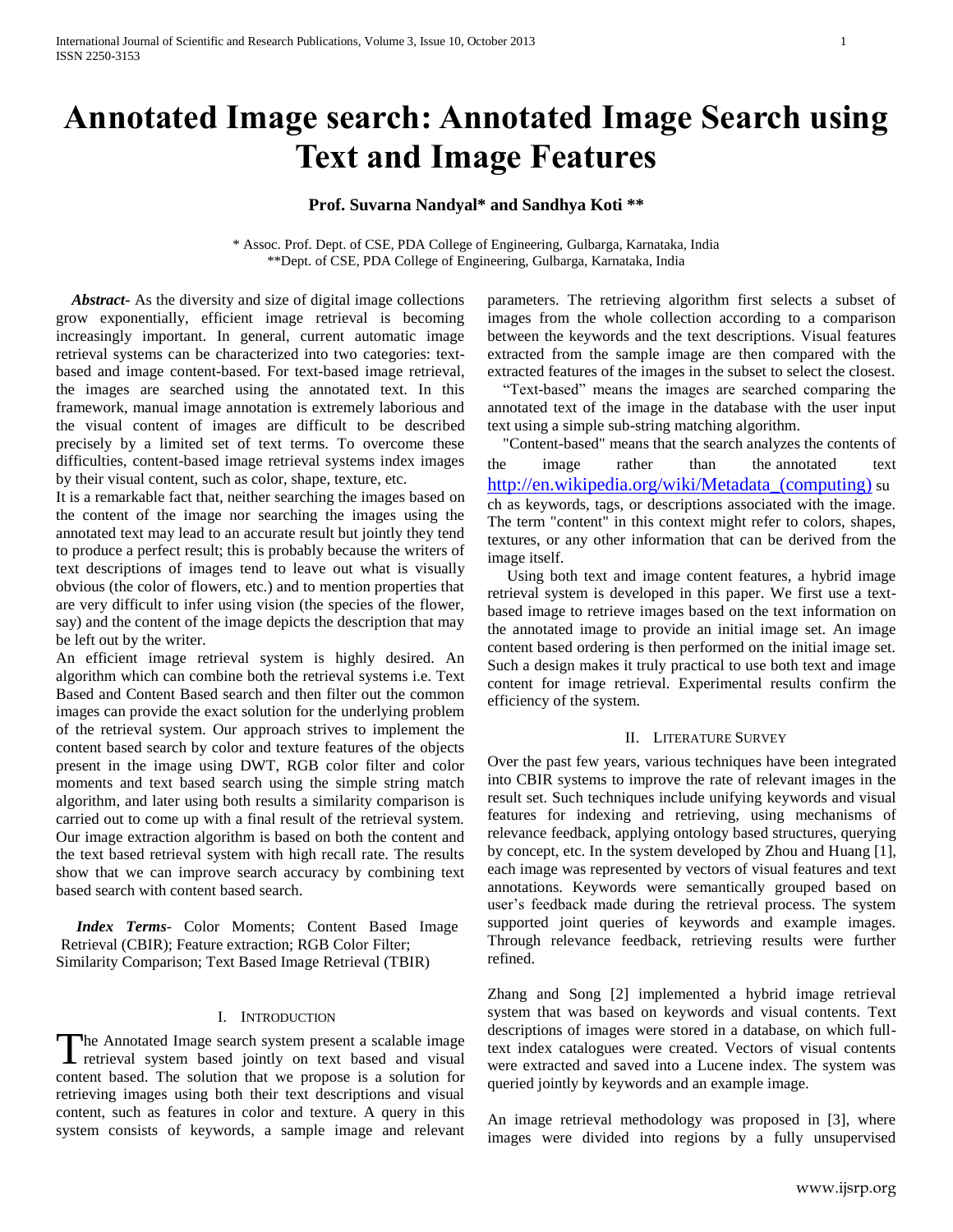segmentation algorithm. These regions were indexed by lowlevel descriptors of colour, position, size and shape, which were associated with appropriate qualitative intermediate-level descriptors that carried high-level concepts. A user could query the system by keywords which carried the high-level concepts. Comparisons were then made with the intermediate-level descriptors and the associated image regions. A relevance feedback mechanism based on support vector machines was employed to rank the obtained image regions that were potentially relevant to produce the results.

A hybrid model of image retrieval was proposed and implemented in [4], where ontology and probabilistic ranking were applied. When the system was queried by a keyword, images annotated by the keyword were selected together with those annotated by keywords conceptually related. The degree of relevance was evaluated by an ontology reasoned whose output were passed to a Bayesian Network to get the rankings.

For large-scale applications of CBIR, linear search over highdimensional feature vectors must be avoided. Cortina [5], a large-scale image retrieval system for the World Wide Web, was reported to be able to handle over 3 million images. The system had a crawler which collected images and their text descriptions. The text descriptions were stored in a database, where inverted index over the keywords were created. Four MPEG-7 visual features were extracted from the images and stored in another database. To reduce the searching time, the whole dataset was organised in clusters by each descriptor type. When querying the system, a user had to submit a keyword to search through the inverted index to get a set of matching images. The user then had to select one or several images that were visually close to what he/she was looking for. Query vectors from these chosen images were constructed to perform a nearest neighbour search in the spaces of feature descriptors. To avoid a linear search, the visual feature vectors were clustered by the k-means algorithm [6].

The text-based CBIR approaches proposed in [7] were meant to provide quality results within searching times that are acceptable to users who are used to the performance of text search engines. Like Cortina, several MPEG-7 visual descriptors were extracted from the images crawled from the SPIRIT collection [8]. The descriptors were saved as XML documents. An inverted index was created over the terms of the feature vectors. Queries were in the form of example images.

A system architecture for large-scale medical image understanding and retrieval was described in [9], where a hierarchical framework of ontologies was used to form a fusion of low-level visual features and high-level domain knowledge. The implementation was based on the Lucene Image Retrieval Engine (LIRE) and the system supported query by text, by concept and by sample image.

A system for near-duplicate detection and sub-image retrieval was described in [10]. Instead of using global visual features such as colour histograms, the system used a local descriptor, PCA-SIFT [11], to represent distinctive interest points in images. To index the extracted local descriptors they employed locality sensitive hashing [12]. With further optimisation on layout and access to the index data on disk, they could efficiently query indexes containing millions of interest points.

From the above literature survey we come to the conclusion that most of the researches have worked on either on text based or content based retrieval systems. But very few of the researches have addressed the combined model consisting of both the retrieval system. In our work we will address the combined hybrid model which tries to produce highest accuracy result of any retrieval system.

#### III. THE ANNO- SEARCH SYSTEM

With the rapid growth of the numbers of digital images, the need for effectively and efficiently retrieving the images has become demanding. Text based retrieval has been widely used where images are indexed by text terms and retrieved by matching terms in a query with those index. However, text annotations often carry little information about image's visual features. When users wish to retrieve images of similar visual content, a pure text based approach becomes inadequate. Content based image retrieval (CBIR), instead of using text annotations as the basis for indexing and searching, uses visual features extracted from images, such as color, texture, shape and spatial relations of pixels. Unlike text annotations which are subject to human perception, these features make objective representations of images.

The Annotated Image search Systems strives to combine both the searches i.e. text based and content based search to match the result accuracy.

In this paper, we propose a scalable image retrieval system based jointly on text annotations and visual content. Let us discuss the system shown in fig.1 one by one.



Fig.1 Block Diagram of Annotated Image search System

#### **3.1 Image Collection**

Image collection is a process which requires a large collection of images pertaining to different classes. We have collected images that lie in 8 different classes namely Plant, Idol, Lake, Duck, and white flower, Yellow Hibiscus, Pink Hibiscus and Rabbit. Each class has minimum of 10 images with each having different tags. Sample images of each class is as shown in the table below.

| Sl.No<br>Image | Image | <b>Description</b> |
|----------------|-------|--------------------|
|----------------|-------|--------------------|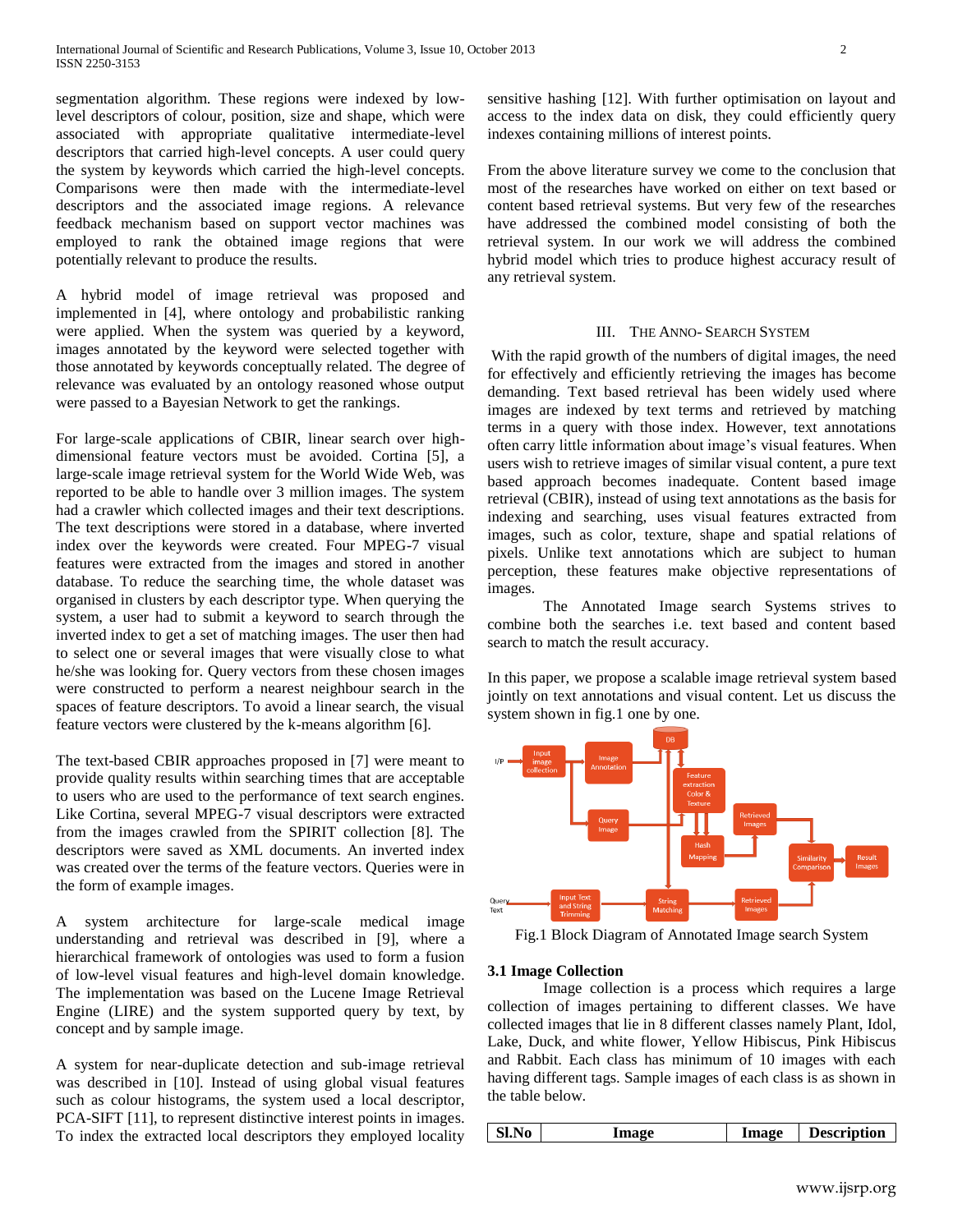|                | <b>Class</b>       |                                                           |
|----------------|--------------------|-----------------------------------------------------------|
| $\mathbf{1}$   | Plant              | <b>Flower Plant</b><br>in the<br>Garden                   |
| $\overline{2}$ | Idol               | Idols with<br>flowers in<br>Front                         |
| 3              | Lake               | <b>Building</b><br>behind the<br>Bush of the<br>Lake      |
| $\overline{4}$ | Duck               | Beautiful<br>White color<br>Duck                          |
| 5              | White<br>Flower    | Plant with<br>White<br>Flower and<br>long Green<br>Leaves |
| 6              | Yellow<br>Hibiscus | Beautiful<br>Yellow<br>Hibiscus<br>Plant with a<br>Flower |
| $\tau$         | Pink<br>Hibiscus   | Pink<br>Hibiscus<br>Flower with<br>Green<br>Leaves        |
| $\,8\,$        | Rabbit             | Rabbit<br>eating Green<br>Leaves                          |

Fig.2 Image Collection

#### **3.2 Image Annotation**

Image annotation is a process where each image subjected to the annotation algorithm to extract the image content and form a relevant annotated text for the image. In our work the database is limited to 100 images, so we use manual annotation method to tag the relevant images. Once the database size increases, auto annotation algorithm can be implemented.

#### **3.3 Search by Content**

Search by content is a process where the input image is searched against the database images for similar features. The algorithms used in these systems are commonly divided into three tasks:

- Feature Extraction (DWT, Image Segmentation, RGB Color Filter and Color Moments)

- Hash Map Indexing

- Similarity Measures

## **3.3.1 Feature Extraction**

The important task in Feature Extraction is to extract texture features which are most completely describing the information of texture in the image.

Various kinds of texture analysis methods are used to examine textures from different perspectives. Individual method can't be used for all textures multidimensionality of perceived texture. In our approach, a set of parameters which are driven from the variation of pixel elements of texture are used to define an image model. The method used in this work is discrete wavelet transform.

#### **3.3.2 Discrete Wavelet Transform**

DWT can be performed by iteratively filtering a signal or image through the low-pass and high-pass filters, and subsequently down sampling the filtered data by two. This process will decompose the input image into a series of sub band images.



#### Fig 3. Discrete Wavelet Transform

Figure 3 illustrates an example of DWT, where h and g represent the low-pass and high-pass filter respectively, while the symbol with a down arrow inside a circle represents the down sampling operation. From figure 4, an image S at resolution level i was decomposed into four sub band images after going through one stage of decomposition process. The four sub band images consist of one approximation image and three detail images. The approximation image is actually the low-frequency.

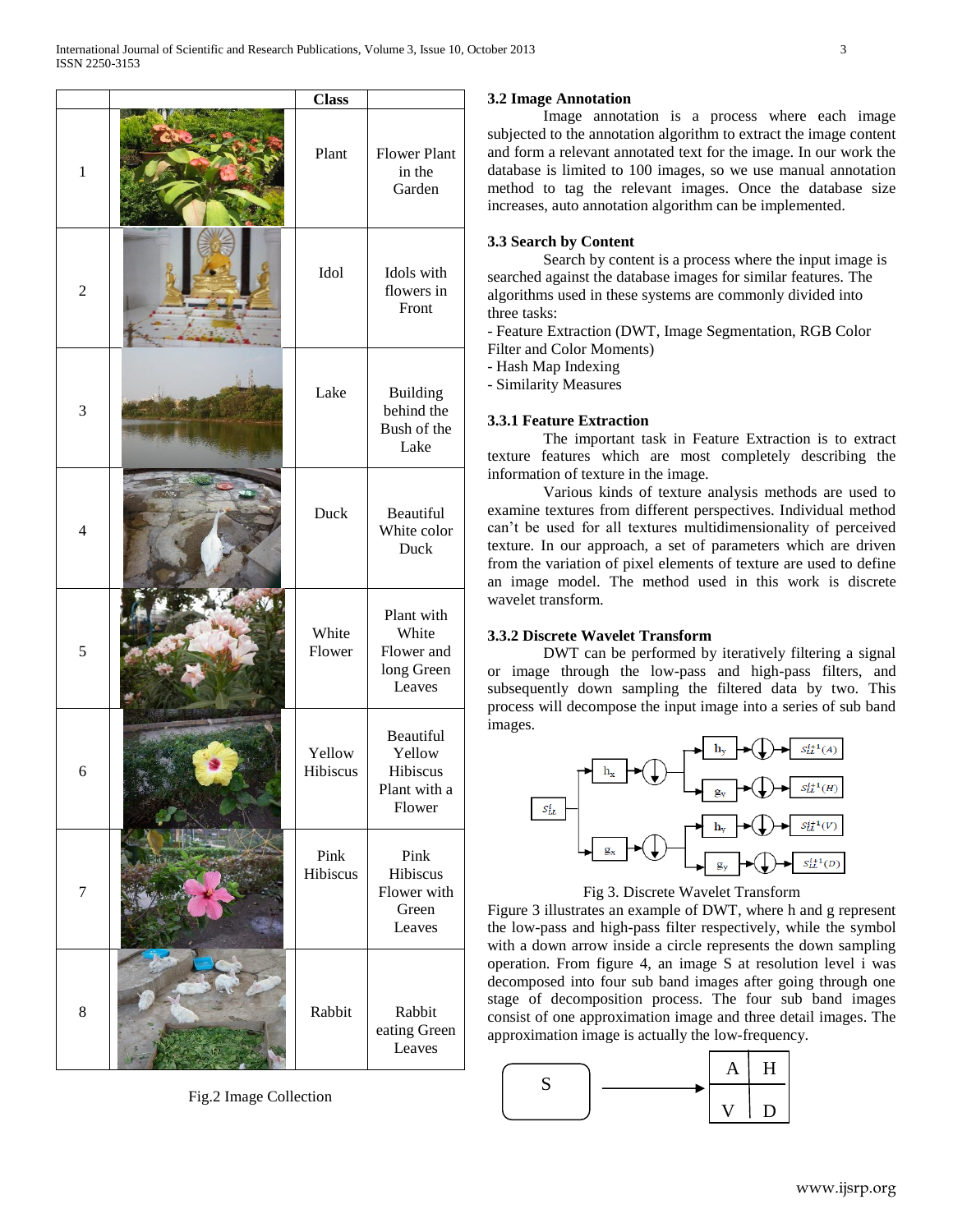### Fig 4. Sub band images for one level of image decomposition using DWT

Detail image contains the information of specific scale and orientation. This means that the spatial information is also retained within the sub band images. Therefore, the detail images are suitable to be used for deriving a set of texture features in the input image. On the other hand, the approximation image can be used for higher levels of decomposition for the input image. Down sampling operation has helps to reduce the useless and redundant samples in the decomposition process. The fig.5 show the DWT of an actual image of an Plant.



Fig 5. Sub band images for one level of image decomposition using DWT (Actual "Plant" Image as Example)

## **3.3.3 RGB Color Filter**

One of the important features that make possible the recognition of images by humans is color. Color is a property that depends on the reflection of light to the eye and the processing of that information by the brain. We use color to tell the difference between objects, places, and the time of day. Usually colors are defined in three dimensional color spaces. These could either be RGB (Red, Green, and Blue), HSV (Hue, Saturation, and Value) or HSB (Hue, Saturation, and Brightness).

Most image formats such as JPEG, BMP, GIF, use the RGB color space to store information. The RGB color space is defined as a unit cube with red, green, and blue axes. Thus, a vector with three co-ordinates represents the color in this space. When all three coordinates are set to zero the color perceived is black. When all three coordinates are set to 1 the color perceived is white. The other color spaces operate in a similar fashion but with a different perception. In MatLab for example one can get a color histogram of an image in the RGB or HSV color space. Bars in a color histogram are referred to as bins and they represent the x-axis. The number of bins depends on the number of colors there are in an image. Y-axis denotes the number of pixels in each bin. In other words it gives the count of pixels in an image representing a particular color.



Fig 7. RGB Color Filter application on an Image containing "Plant"

# *Color Feature Extraction*

Color image segmentation is a process of extracting from the image domain one or more connected regions satisfying uniformity (homogeneity) criterion which is based on feature(s) derived from spectral components. These components are defined in a chosen color space model. The segmentation process could be augmented by some additional knowledge about the objects in the scene such as geometric and optical properties.

In our work, the input color image will be coarsely represented using 25 bins. Coarse representation uses the spatial information from a Histogram based windowing process. K-Means is used to cluster the coarse image data. In fig.6 the actual Image of a "Plant" is segmented into 25 color bins.



#### **3.3.4 Color Moments**

Color moments are measures that can be used to differentiate images based on their features of color. These moments provide a measurement for color similarity between images. These values of similarity can then be compared to the values of images indexed in a database for tasks like image retrieval.

The basis of color moments lays in the assumption that the distribution of color in an image can be interpreted as a probability distribution. Probability distributions are characterized by a number of unique moments (e.g. Normal distributions are differentiated by their mean and variance). It therefore follows that if the color in an image follows a certain probability distribution, the moments of that distribution can then be used as features to identify that image based on color.

There are three central moments of a image's color distribution. They are Mean, Standard deviation and Skewness. A color can be defined by 3 or more values. Moments are calculated for each of these channels in an image. An image therefore is characterized by 9 moments 3 moments for each 3 color channels.

MOMENT 1 – Mean: Mean can be understood as the average color value in the image.

$$
E_i = \sum_{N}^{j=1} \frac{1}{N} P_{ij}
$$

 $\frac{N}{N}$  MOMENT 2 Standard Deviation: The standard deviation is the square root of the variance of the distribution.

$$
\sigma_i = \sqrt{\left(\frac{1}{N}\sum_{N}^{j=1} (P_{ij} - E_i)^3\right)}
$$

MOMENT 3 – Skewness: Skewness can be understood as a measure of the degree of asymmetry in the distribution.

$$
S_i = \sqrt[3]{\frac{1}{N} \sum_{N}^{j=1} (P_{ij} - E_i)^3}
$$

A function of the similarity between two image distributions is defined as the sum of the weighted differences between the moments of the two distributions. Formally this is: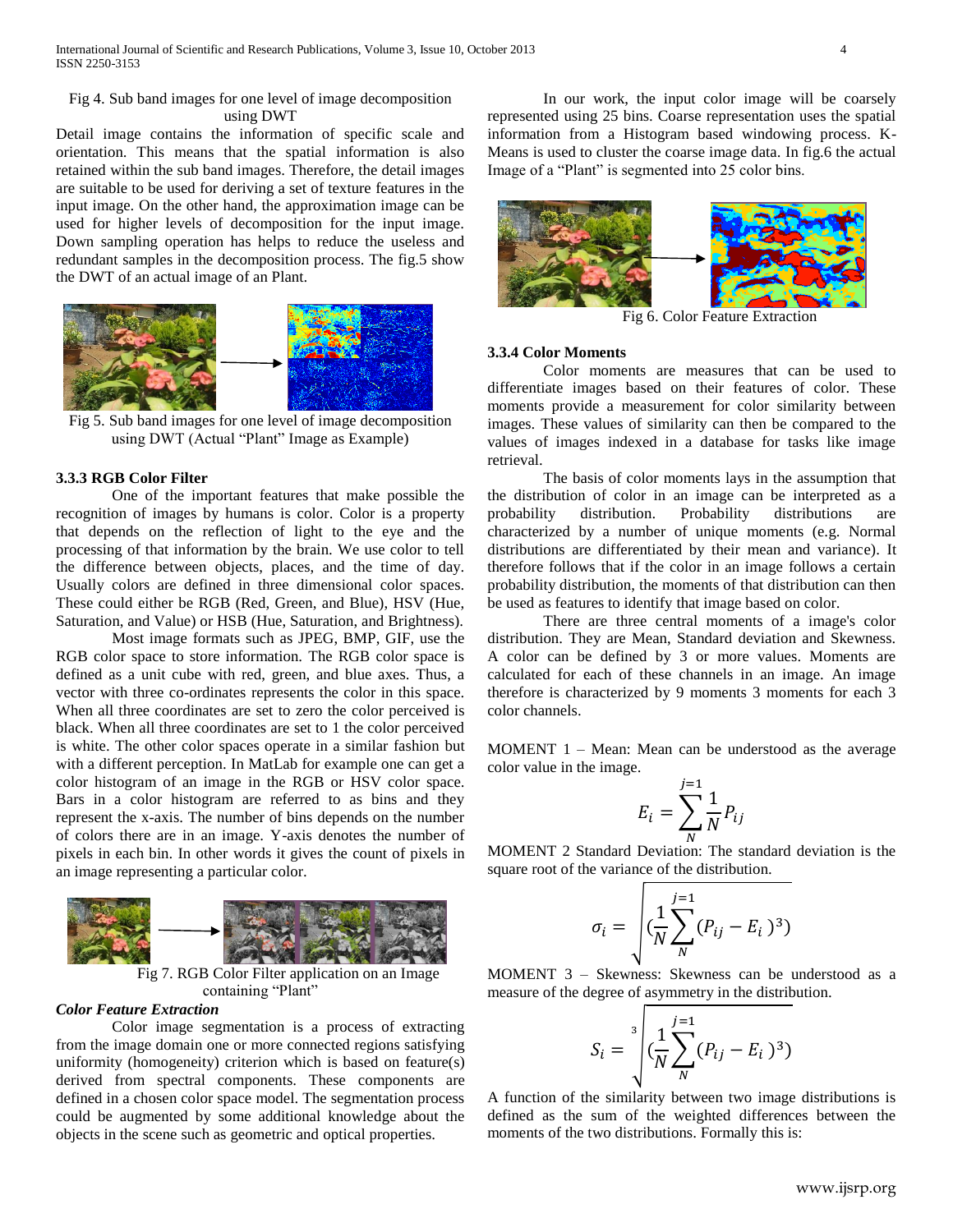International Journal of Scientific and Research Publications, Volume 3, Issue 10, October 2013 5 ISSN 2250-3153

$$
d_{mom}(H, I) = \sum_{i=1}^{r} W_{i1} |E_i^1 - E_i^2| + W_{i2} |\sigma_i^1 - \sigma_i^2| + W_{i3} |S_i^1 - S_i^2|
$$

#### **3.4 Hash Map Indexing**

Because visual features are generally of high dimensional, similarity-oriented search based on visual features is always a bottleneck for large-scale image database retrieval on search efficiency. To overcome this problem, we adopt a hash encoding algorithm to speed up this procedure.



Fig 8. An image feature repository as a hash table

This idea is proposed to encode image visual features to so-call hash codes. Images are divided into even blocks and average luminance of each block is extracted as visual features. These features are transformed by a PCA mapping matrix learned beforehand, and then quantized into hash codes.

#### **3.5 Search By Text**

Search by text is a process where the images are searched using the text provided by the user. This is a simple process of comparing the text provided by the user with the annotated/tagged text of the database images. Once the input text matches with the annotated/tagged text of the image, the image will be retrieved, irrespective of the image feature.

#### **3.6 Similarity Comparison**

It is difficult to find a unique representation to compare images accurately. In our work we adopt a unique way of comparing the sub-set images of both the searches. In this process the images retrieved by "Image Search" and "Text Search" using similar keyword/image are compared one by one and zeroed upon final result. Similarity comparison involves a simple text based search of the tag of the image retrieved from Image based search. The following flow chart defines the method of comparison:

Step 1: Get the count of number of images from both the searches.

Step 2: Select the images from the search which is having more count (Say Content Based Search)

Step 3: Retrieve the Annotated Text from the Image from Content Based Search.

Step 4: Compare if the same annotated text image is present in Text Based Search.

Step 5: If Present, select for final result else reject the Image. Step 6: Select the Next Image and go to Step 2.

 After completing the similarity comparison the set the images which are retrieved are the final images of this approach.

#### IV. RESULT AND DISCUSSION

A series of experiments were conducted to evaluate the effectiveness and efficiency of the Anno-Annotation Search system. We created a database of 100 images. They are of high quality and have rich descriptions, such as title, category and comments. Though these descriptions are noisy, they cover to a certain degree the concepts of the corresponding images. These images make-up of the database, from which the relevant images are retrieved to annotate the query image. Two query datasets are used to evaluate the system performance. The first one is 10 images of 5 categories randomly selected. To evaluate the effectiveness of our approach, we deliberately used a few vague query keywords, e.g. we use "Plant" as the query keyword to annotate an image of "Rabbit". We manually assessed the retrieval results on this dataset.

The second dataset is a content-based image retrieval database. Images in this dataset have about 5 on average manually labeled ground truth annotations. And for many images, not all objects are annotated.

#### **4.1. Experiments on System**

It is a remarkable fact that, while text and images are separately ambiguous, jointly they tend not to be; this is probably because the writers of text descriptions of images tend to leave out what is visually obvious (the color of flowers, etc.) and to mention properties that are very difficult to infer using vision (the species of the flower, say). And the content based features like color and the texture of the objects present in the image illustrate the characteristic property like base object classes: plant, flower, duck, rabbit, etc. However, certain characteristics of the image are hard to capture using strictly the visual properties, such as events, people, location etc.

It can be inferred that by combining both Text and Content Based Search the irrelevant images can be pruned out from the search result.

*The prefect search result of Annotated Image search System is combination of text based search and content based search by selecting the common images from both searches.*

#### **Evaluation Result:**

### *Content Based Search*

When a query image (say Flower) is given, we retrieved 7 images that are shown in the fig.9 below. Similarly, when then search is conducted for Plant, Duck, Lake and Idol, we retrieved 7, 7, 7 and 7 images respectively. The histogram graph (Fig.10) is derived based on the search result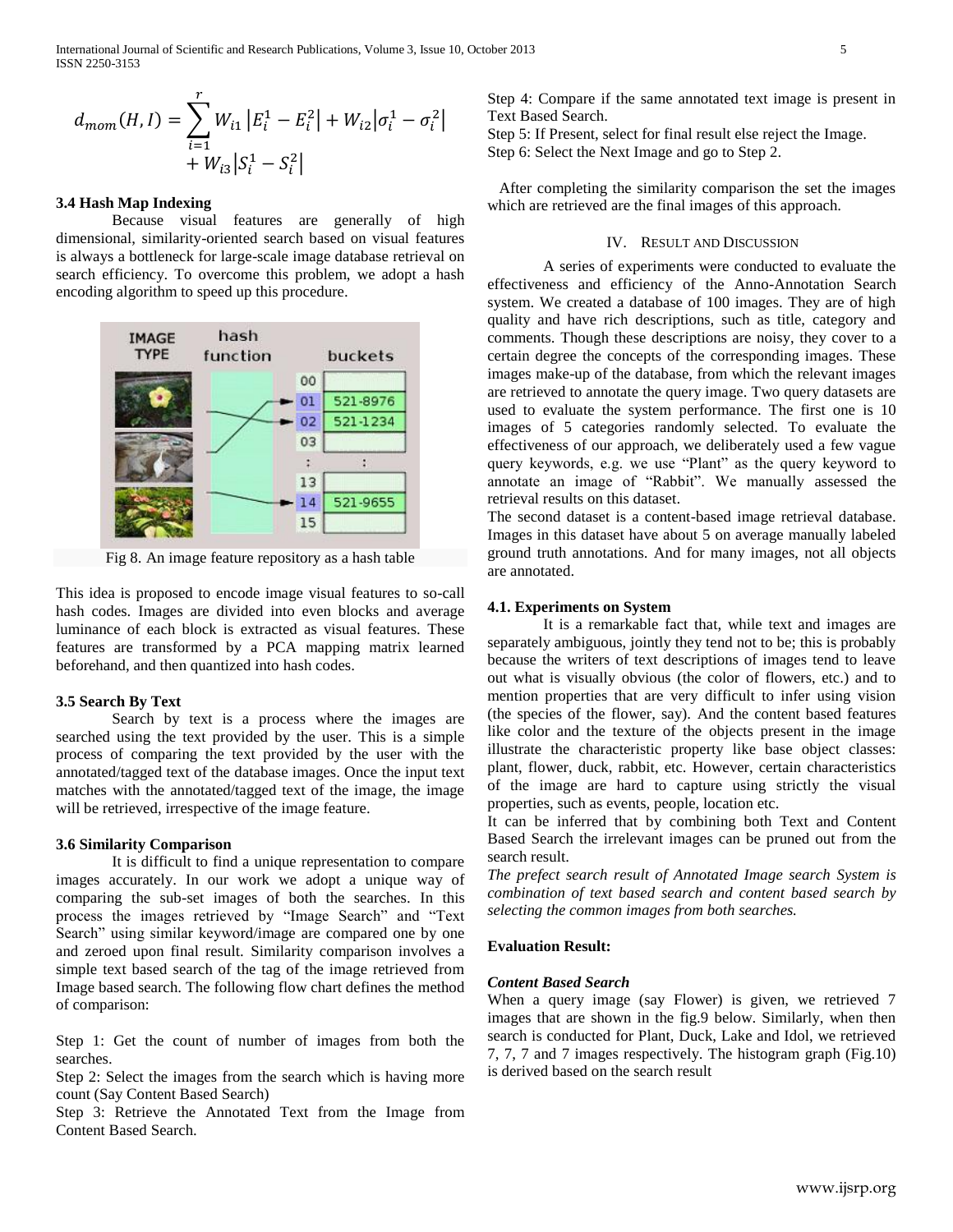International Journal of Scientific and Research Publications, Volume 3, Issue 10, October 2013 6 ISSN 2250-3153



Fig 9 .Search result for Flower



Fig 10. Search Result Graph for Various Image Input

## *Text Based Search*

When a query text (say Flower) is given, we retrieved 9 images that are shown in the fig.11 below. Similarly, when then search is conducted for Plant, Duck, Lake and Idol, we retrieved 9, 9, 6 and 8 images respectively. The histogram graph (Fig.12) is derived based on the search result.



Fig.11 Search result for Flower



Fig 12. Search Result Graph for Various search keywords

## *Annotated Image search System Result*

By defusing both the system results the final result is inferred that is shown in Fig.13, this result comprise of result for text and content search for similar keywords or images i.e. Plant, Flower, Duck, lake and Idol. The histogram graph (Fig.14) is derived based on the final search result comprising of "Text Search", "Image Content Search" and combination of both.



Fig 13. Search result for Annotated Image search System



*The proposed combination model will always result into the best result of any retrieval system*